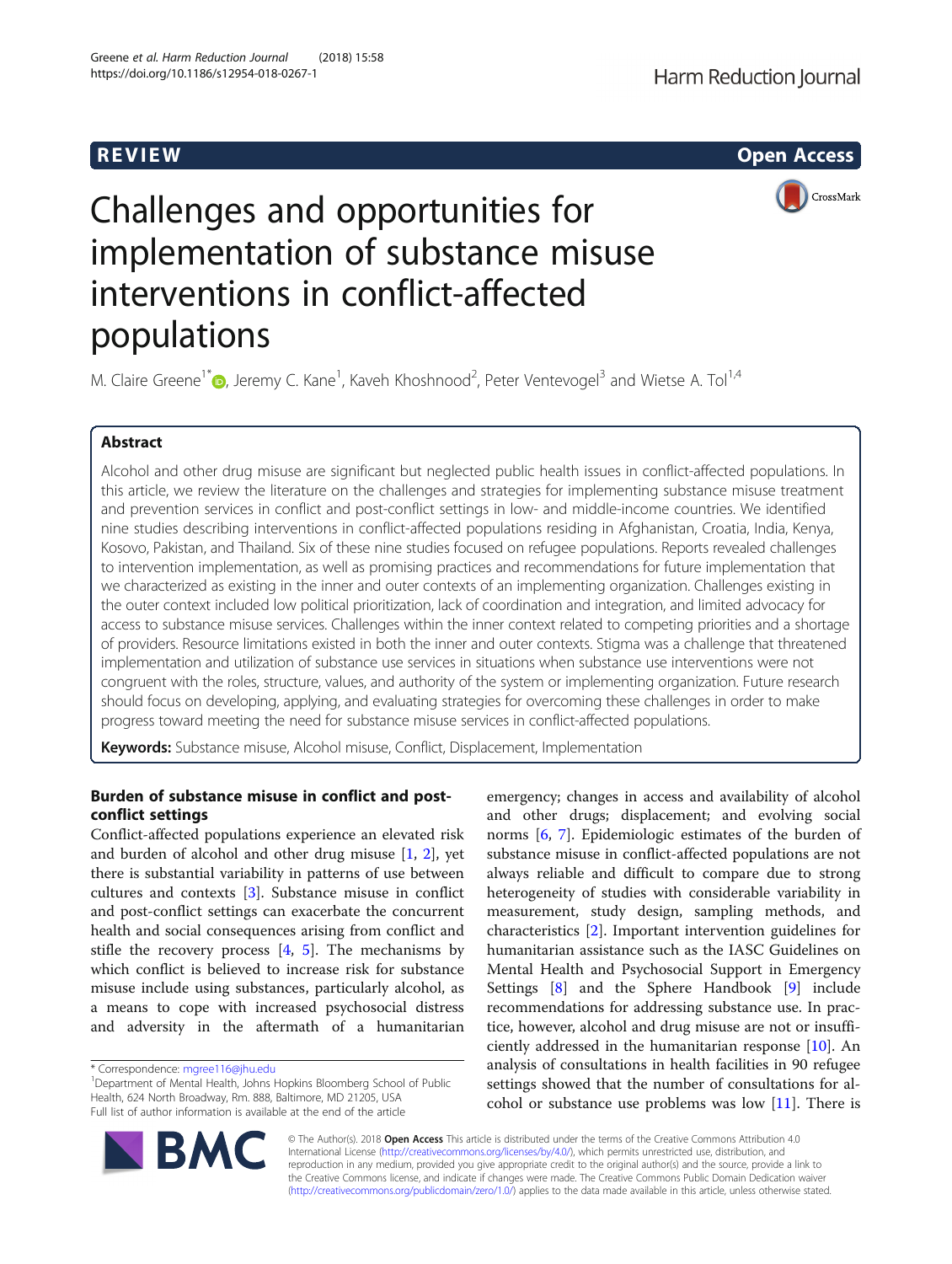Currently, knowledge on the effectiveness of interventions is limited with very few studies evaluating substance use outcomes with rigorous methods. However, more evidence is available on the feasibility of introducing and implementing substance misuse interventions in various conflict-affected populations. Synthesizing the evidence on the feasibility of interventions is important in its own right because it may inform the design of future intervention studies and contribute to anticipating and potentially circumventing the identified implementation challenges. Thus, the purpose of this article is to review implementation challenges, strategies, and opportunities for alcohol and other drug misuse treatment and prevention interventions in conflict-affected populations.

# Substance misuse interventions in conflictaffected populations

We conducted a scoping review of the academic and unpublished literature to identify articles describing the implementation or evaluation of substance misuse interventions in conflict-affected populations. Academic databases included AnthroSource, Embase, PsycINFO, Published International Literature on Traumatic Stress (PILOTS), PubMed/MEDLINE, and SCOPUS. We also searched five gray literature databases (ALNAP, IRIN, [mhpss.net](http://mhpss.net), ReliefWeb, and ACAPS) and four relevant United Nations agency websites (UNHCR, WHO, UNODC, and UNICEF) and conducted targeted searches of Intervention: the Journal of Mental Health and Psychosocial Support in Conflict Affected Areas. All searches included key terms focused on substance misuse (e.g., "drug," "alcohol," "substance"), interventions (e.g., "intervention," "treatment," "therapy," "program"), and refugees or conflict-affected populations (e.g., "refugee," "war," "conflict," "post-conflict," "displaced"). Searches were initially conducted in April 2016 and updated in October 2018. In the updated searches, we added a search concept that included a list of conflict and post-conflict countries using data from the United Nations Peacekeeping database [\[13\]](#page-8-0). In total, we screened 12,994 articles for potential relevance to this review. We included all articles that were published in English and described a prevention or treatment intervention for refugees or conflict-affected persons in low- and middle-income countries. Factors relating to implementation were extracted from the included studies by two authors (MCG, JCK). We clustered the challenges and strategies for implementation into themes that emerged during the article review and data extraction process and compared them with existing implementation science frameworks that could be used to synthesize and present these findings.

We identified six studies conducted in refugee populations [[4,](#page-8-0) [14](#page-8-0)–[20](#page-8-0)] and three studies conducted in other conflict-affected populations  $[21-24]$  $[21-24]$  $[21-24]$  $[21-24]$  $[21-24]$ . As shown in Table [1](#page-2-0), one study conducted in Kosovo focused on strengthening collective resilience to develop systems and capacity to address substance misuse in the community following a dramatic increase in the prevalence of substance use and disorder after the war. The Linking Human Systems (LINC) family- and community-based community resilience intervention relies on respected community members to facilitate communication and access to resources within the community to address priority health and social concerns related to a recent collective traumatic event or loss. In Kosovo, the LINC intervention resulted in the establishment of substance misuse resource centers focused on education and treatment services [[22\]](#page-8-0).

We identified one universal prevention, three indicated prevention, and one harm reduction intervention in this scoping review. The universal prevention intervention, Project Northland, is a multi-year, school-based intervention aimed to delay alcohol initiation and reduce drinking among middle school students in Croatia. Using an ecological approach, this intervention engages with the students, their parents, and peers to mitigate risk factors for alcohol initiation and risky drinking [[21](#page-8-0), [23\]](#page-8-0). We identified three indicated prevention interventions for refugees in Thailand and Kenya, all of which aimed to reduce hazardous alcohol or khat use through brief motivation-based interventions in camp and urban settings  $[14–16]$  $[14–16]$  $[14–16]$  $[14–16]$  $[14–16]$ . Notably, the focus of these interventions was to reduce risky substance use, as opposed to preventing the incidence of alcohol use disorder, which is the traditional target of indicated prevention approaches [[25](#page-8-0)]. Two of these interventions targeted Burmese refugees living in camps along the Thai-Burma border who displayed risky drinking patterns. The first study screened men in outpatient care settings using the Alcohol Use Disorders Identification Test (AUDIT) and provided brief advice on cutting down alcohol use to men who met criteria for high-risk drinking. These men were also offered individual counseling. Individuals who met criteria for possible alcohol dependence were referred to specialized substance use services [[15\]](#page-8-0). The second brief intervention for Burmese refugees in Thailand integrated screening and brief interventions for hazardous alcohol use into a Common Elements Treatment Approach (CETA), a transdiagnostic psychotherapy that was developed for treatment of depression, anxiety, and post-traumatic stress, among other common mental health problems. All participants were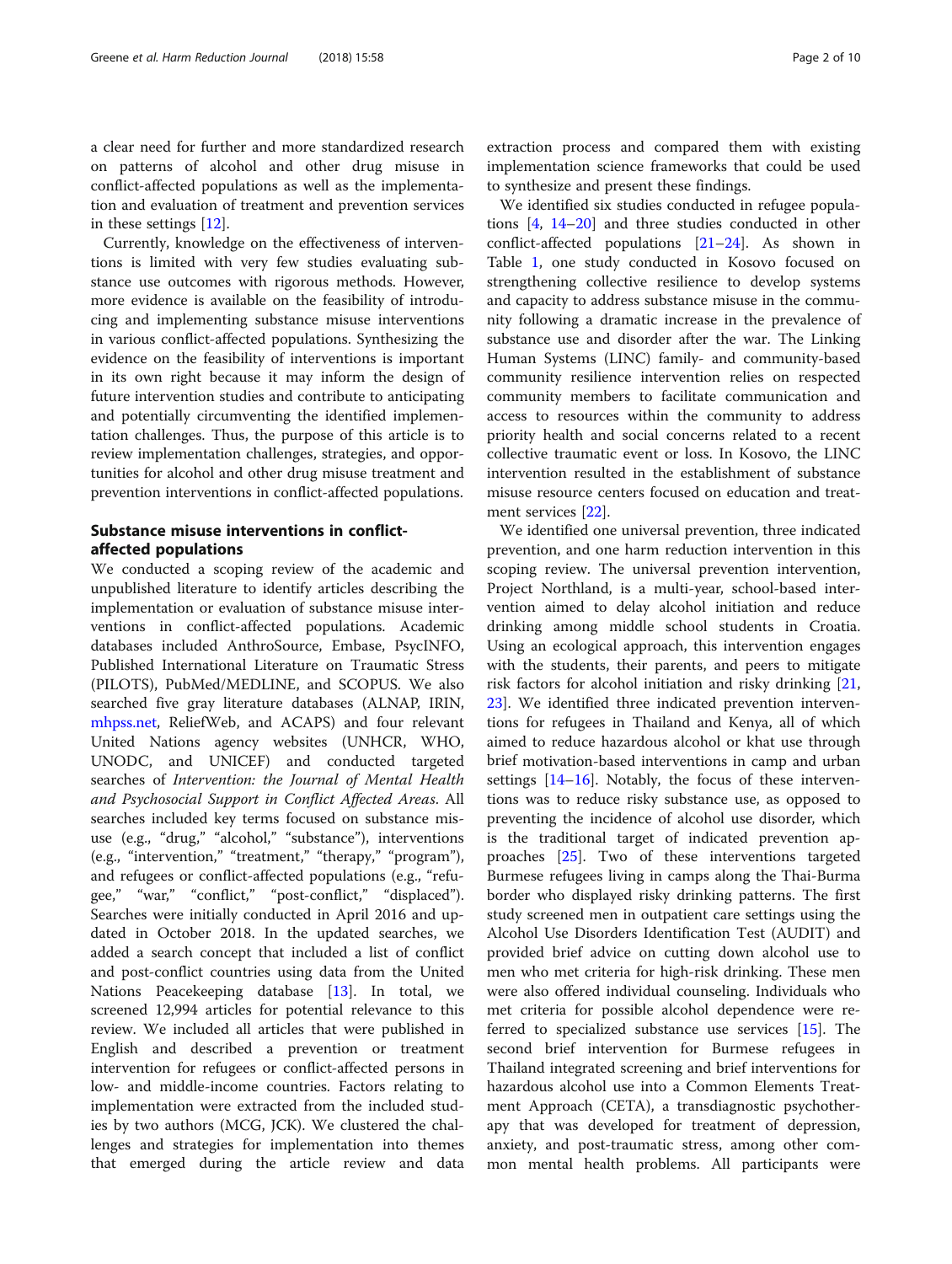<span id="page-2-0"></span>

|  |  |  |  |  | <b>Table 1</b> Characteristics of substance misuse interventions in conflict-affected populations |  |
|--|--|--|--|--|---------------------------------------------------------------------------------------------------|--|
|--|--|--|--|--|---------------------------------------------------------------------------------------------------|--|

| Author, year                              | Country                                   | Population                                                               | Objective (design)                                                                                       | Intervention                                                                     | Implementation<br>challenges                                                          |
|-------------------------------------------|-------------------------------------------|--------------------------------------------------------------------------|----------------------------------------------------------------------------------------------------------|----------------------------------------------------------------------------------|---------------------------------------------------------------------------------------|
| Abatemarco, 2004;<br>West, 2008           | Croatia                                   | Middle school<br>students (49%<br>female, 10-14 years)                   | Delay alcohol initiation<br>and reduce use (cluster RCT)                                                 | School-based<br>educational intervention                                         | Human resources,<br>community buy-in,<br>competing priorities,<br>government turnover |
| Agani, 2010                               | Kosovo                                    | Family and<br>community members                                          | Strengthen community<br>resilience and resources<br>to address substance<br>misuse (no evaluation)       | Linking Human Systems<br><b>Community Resilience</b><br>Model (LINC)             | None reported                                                                         |
| Armstrong, 2010;<br>Kumar, 2009           | India                                     | People who inject<br>drugs; mean age,<br>$30 - 31$ years;<br>mostly male | Reduce opioid use and<br>related harm (Armstrong,<br>2010: prospective; Kumar,<br>2009: cross-sectional) | Sublingual<br>buprenorphine                                                      | Sustainable funding                                                                   |
| Bolton, 2014                              | Thailand                                  | Adult Burmese<br>refugees                                                | Reduce alcohol and<br>co-occurring mental<br>health problems (RCT)                                       | Transdiagnostic<br>psychotherapy including<br>brief motivational<br>interviewing | Supervision, communication                                                            |
| DARE, 2014;<br>Lai, 2014                  | Thailand                                  | Refugees (male and<br>female, adult and<br>adolescent)                   | Treat and prevent<br>substance use<br>disorder (pre-, post-test)                                         | Drug and Alcohol<br>Recovery Education<br>(DARE) and rehabilitation              | None reported                                                                         |
| Ezard, 2010                               | Thailand                                  | Adult male<br>Burmese refugees                                           | Detect hazardous<br>alcohol use and<br>motivate reduction<br>in risky drinking<br>(cross-sectional)      | Screening and<br>brief intervention                                              | Stigma, mistrust                                                                      |
| Todd, 2009;<br>Todd, 2015                 | Afghanistan                               | Males who inject<br>drugs; 95% refugees;<br>mean age, 32 years           | Reduce injection-related<br>harms (qualitative)                                                          | Harm reduction and<br>needle exchange<br>program                                 | Insufficient services,<br>logistics, organization                                     |
| <b>UNODC, 2003;</b><br><b>UNODC, 2004</b> | Afghanistan,<br>Pakistan refugee<br>camps | Adults (mostly<br>refugees) with<br>substance use<br>problems            | Prevent and reduce<br>substance misuse and<br>promote reintegration<br>(no evaluation)                   | Capacity building,<br>community awareness,<br>rehabilitation                     | None reported                                                                         |
| Widmann, 2017                             | Kenya                                     | Male (50% refugees);<br>mean age, 27 years                               | Reduce khat use (RCT)                                                                                    | ASSIST-linked<br>brief intervention                                              | Criminality, political<br>tension                                                     |

Abbreviations: ASSIST Alcohol, Smoking and Substance Involvement Screening Test, RCT randomized controlled trial, UNODC United Nations Office on Drugs and Crime

screened for risky drinking using the AUDIT, and those who met the criteria were administered the brief intervention as part of their CETA program [\[14\]](#page-8-0). The third brief indicated prevention intervention recruited male Somali khat chewers, about half of whom were refugees, who were motivated to stop or reduce their khat use. Instead of being integrated into another service, the brief motivation-based intervention was administered as a stand-alone single-session service [[16\]](#page-8-0). In addition to these prevention interventions, we identified one qualitative evaluation of the implementation of harm reduction services for people who inject drugs in Afghanistan, most of whom had been refugees in Iran or Pakistan. Although Kabul had four no-cost substance use treatment centers at the time of the study, they had limited capacity and typically there was no availability forcing most treatment-seeking people who inject drugs to utilize community-based harm reduction programs. The primary activity of these harm reduction programs was syringe exchange, but they also included infectious

disease prevention, counseling, psychoeducation, and naloxone distribution [[20,](#page-8-0) [26\]](#page-8-0).

The remaining three interventions focused on treatment of alcohol and other drug problems through rehabilitation programs among refugees in Thailand, Afghanistan, and Pakistan and medication-assisted treatment for opioid use disorder in northeast India [[17](#page-8-0)–[19](#page-8-0), [24\]](#page-8-0). The DARE program provided inpatient and outpatient services to refugees and migrant workers in Thailand. These services were delivered in four phases: detoxification using Burmese herbal medicines and therapies, recovery counseling focused on self-care and coping, psychoeducation and harm reduction, and reintegration [[17](#page-8-0)]. The remaining intervention was developed by the United Nations Office of Drugs and Crime (UNODC) and focused on providing communitybased services for substance use prevention and treatment. Services included home-based detoxification, coordinated aftercare (e.g., self-help groups), and social reintegration (e.g., livelihood training, community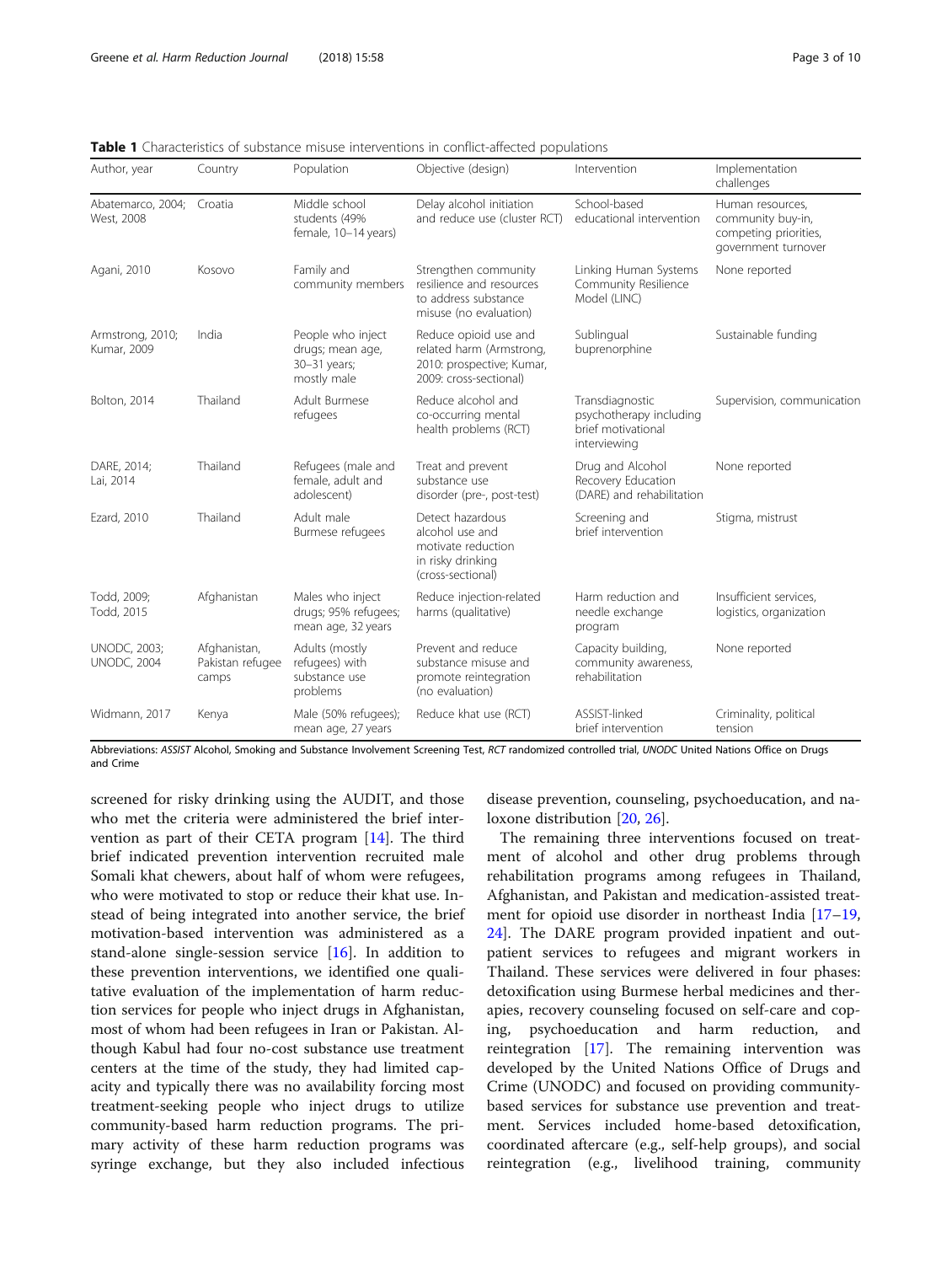volunteering). The programs in Thailand, Afghanistan, and Pakistan also included community awareness and education campaigns to prevent substance use [\[18](#page-8-0), [19](#page-8-0)]. The combined medication-assisted treatment and harm reduction program in Nagaland and Manipur, India, provided buprenorphine to individuals with opioid use disorder seeking care through non-governmental organization-administered HIV prevention programs. Clients were predominantly males (92%) who had been injecting heroin, Spasmo Proxyvon, or other opioids. Buprenorphine was prescribed by trained health care workers under the supervision of medical doctors working in community-based drop-in centers, which also provided peer support and education, HIV counseling and testing, STI treatment, condom distribution, and primary care [[24,](#page-8-0) [27](#page-8-0)].

Three of the included studies employed experimental evaluations that allow for inferences to be made about the effectiveness of these interventions [\[14](#page-8-0), [16](#page-8-0), [21](#page-8-0), [23](#page-8-0)]. The remaining studies were observational, non-controlled, or focused on describing the intervention without an evaluation of effectiveness. As per the eligibility criteria for this review, all studies included examination of feasibility and process outputs. Therefore, it is not possible to make inferences on effectiveness, but these studies provide important insights into challenges in implementation of these interventions that may inform

substance misuse programming and intervention research in the future.

# Challenges and strategies for implementation of substance misuse interventions in conflictaffected populations

We characterized the challenges and strategies referenced in these articles using Aarons and colleagues' Exploration, Preparation, Implementation and Sustainment (EPIS) framework. The EPIS framework organizes implementation factors into those existing in the inner or outer context (Fig. 1). The phases at which implementation challenges and strategies may emerge in the inner and/or outer context begin with the moment an organization recognizes an opportunity and explores options to improve service delivery (i.e., exploration phase), followed by the decision to adopt a specific evidence-based strategy (i.e., preparation phase), introducing the new strategy (i.e., implementation phase), and ultimately maintaining the implementation of the new strategy (i.e., sustainment phase). At the intersection of the inner and outer contexts lies the fit of the intervention within the organization and system. More specifically, this refers to the agreement between the roles, structure, values, and authority of the intervention, organization, and system [\[28](#page-8-0), [29\]](#page-8-0). In contrast to previous substance use interventions that have used this

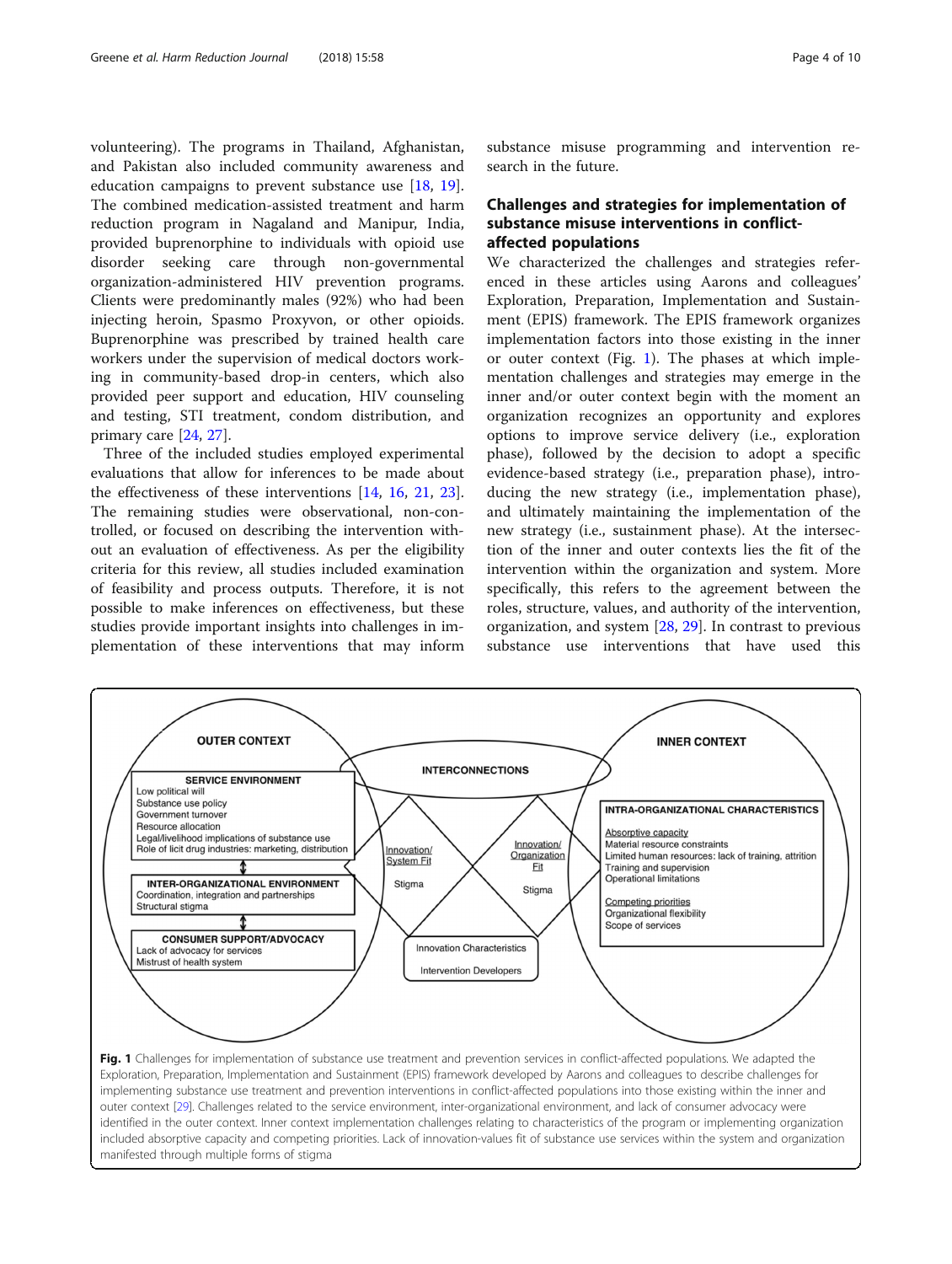framework to develop an implementation and evaluation strategy [\[30](#page-8-0)], we used the EPIS framework to classify implementation challenges that were reported after an intervention had been implemented.

#### Outer context

In the outer context, we identified implementation challenges existing across EPIS phases. These challenges related to the service environment, inter-organizational environment, and consumer advocacy and support.

#### Service environment

Barriers pertaining to the service environment were primarily related to the sociopolitical context in post-conflict settings and included low political will to prioritize or provide resources to support substance misuse services as well as the criminalization and stigma toward illicit substance use and misuse. These challenges were often compounded in conflict-affected settings by frequent and unpredictable government turnover, which resulted in changes to resource allocation, regulations, and support for services [\[21\]](#page-8-0). One example of the impact that changes in governance can cause is the case of the Russian annexation of Crimea in 2014, which was followed by a ban on opioid agonist treatment by the Russian government, thus leaving people who were on medication-assisted treatment without access to care [[31,](#page-8-0) [32](#page-8-0)]. Similarly, the possibility of legal or livelihood consequences, particularly in refugee camp settings where policies prohibiting alcohol or other drug use may have implications for access to humanitarian aid (e.g., food rations) or the resettlement process, may introduce barriers to service utilization and disclosure [\[15](#page-8-0)]. Another outer context challenge relating to the service environment is the role of other stakeholders, such as the alcohol industry. Qualitative interviews with policymakers, humanitarian aid workers, and other local stakeholders revealed that licit substance industries may capitalize on post-conflict environments where governments may weakly regulate or enforce the marketing and distribution of alcohol or the drugs, which is likely to increase access and use of substances [\[33,](#page-8-0) [34\]](#page-8-0).

#### Inter-organizational environment

In general, successful implementation of substance misuse interventions at the organizational level was largely attributed to strong partnerships with community stakeholders and ensuring a sense of ownership over these services such that they became prioritized by and part of the health and education sector's mandate [[15](#page-8-0), [23\]](#page-8-0). In our review, there were several examples of situations where institutional biases toward substance use (i.e., structural stigma) introduced barriers to delivery and utilization of substance use services. Structural stigma

may also be a driver of low prioritization, acceptance, or adoption of substance use services by a variety of organizations and stakeholders. For individuals with substance use problems, structural stigma may present in the form of negative attitudes held by representatives of medical and other institutions that exclude these individuals from accessing the same level or quality of care [\[35](#page-8-0)]. This form of stigma can exacerbate client's resistance to seek treatment and reduce access among individuals that are motivated to seek services. For example, public transportation drivers reportedly prohibited people who were known to inject drugs from riding buses or other modes of transportation used to travel to harm reduction centers in Afghanistan. Furthermore, clients who walk to health care facilities reported being harassed by police, which similarly made it difficult to access harm reduction services  $[20]$  $[20]$ . To circumvent this challenge, a medication-assisted treatment and harm reduction program in India carried out advocacy with police, militant groups, policymakers, and other stakeholders to ensure that they did not interfere with client's access to services or program activities [[27\]](#page-8-0).

#### Consumer advocacy and support

There is a need for advocacy promoting the provision of substance misuse prevention and treatment services for populations affected by conflict directed toward governments, humanitarian agencies, and policymakers that are responsible for allocating resources and determining health system priorities in the aftermath of a conflict or other emergency. Only one study included in this review described advocacy efforts as part of their implementation strategy but did not specify whether consumers were involved in these activities [\[27](#page-8-0)]. Recommended strategies for increasing the visibility of alcohol and other drug misuse as a priority in conflict-affected populations include increasing awareness regarding the harmful effects of substance misuse, sharing information and expertise on the topic, and improving the quality of data documenting substance misuse and related consequences in conflict-affected populations [\[33\]](#page-8-0).

## Inner context

Barriers residing within the inner context were related to intra-organizational factors, primarily those that dealt with human and material resource capacity as well as competing priorities that affected the scope of services provided within the organization.

#### Absorptive capacity

In our review, we identified factors relating to absorptive capacity that challenged implementation of substance use interventions in conflict-affected populations including human and material resource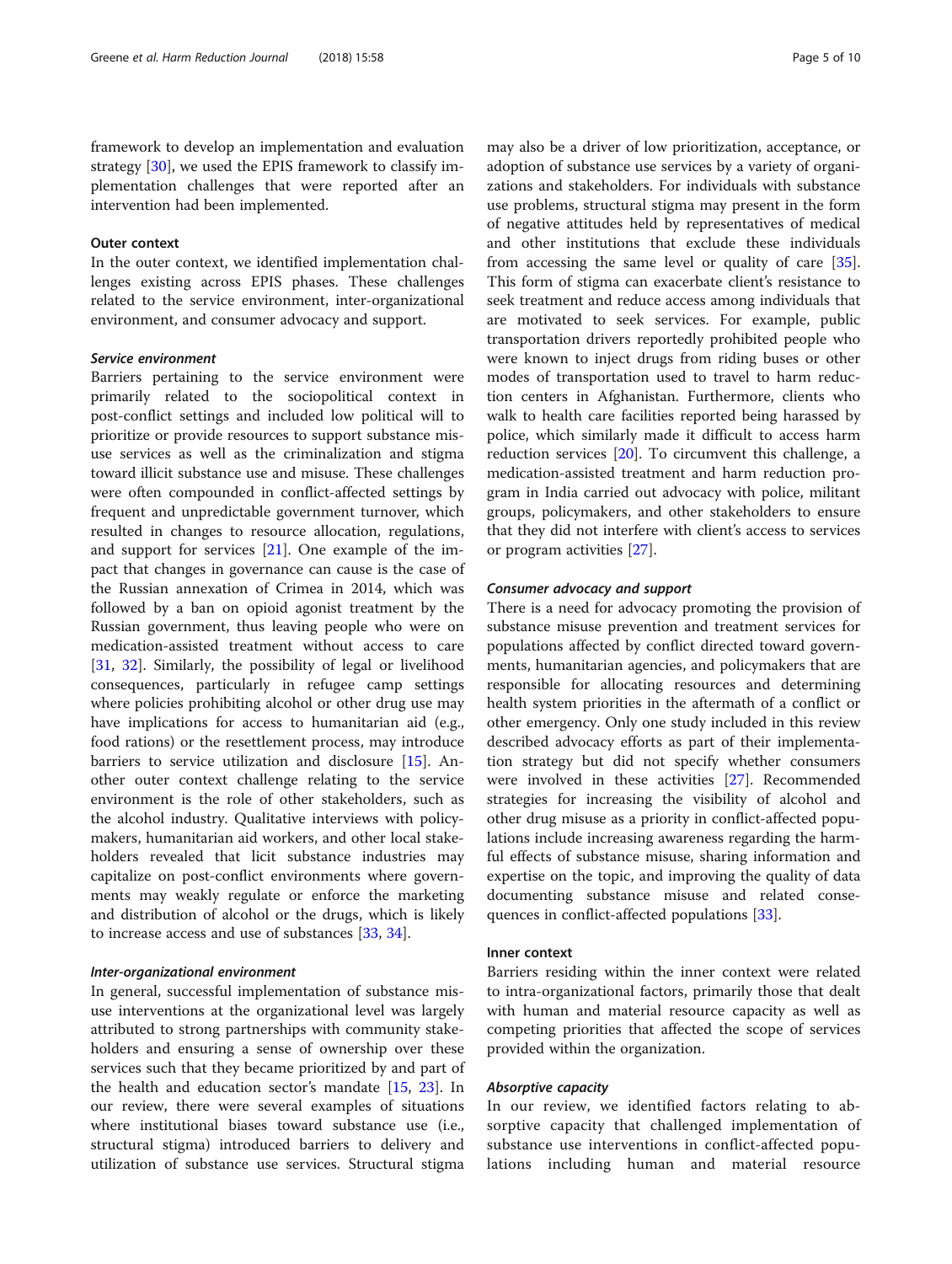limitations and limited knowledge of evidence-based interventions. Resource limitations in low- and middle-income contexts are often exacerbated in conflict and post-conflict settings where pre-existing facilities, services, and other resources may become inaccessible or seriously limited, forcing remaining providers to operate within critically resource-constrained circumstances [[36,](#page-8-0) [37](#page-8-0)]. Additionally, when services are provided within the context of research or humanitarian funding, the sustainability of programming may be threatened when resources are no longer available after external humanitarian agencies leave and the responsibility to support these programs is transferred to other stakeholders (e.g., the government) [[24](#page-8-0), [27](#page-8-0)].

Loss of human resources due to attrition of providers and other personnel in humanitarian settings further reduces access to services for people with substance use problems [\[38](#page-8-0)]. Lack of specialized providers is a common challenge for mental health programs more broadly in low-income and humanitarian settings [\[39](#page-8-0), [40\]](#page-8-0). Growing evidence suggests that the capacity of lay health workers to provide mental health, including substance misuse, interventions is sufficient and serves as a cost-effective strategy to alleviate the unmet need for care due to the shortage of specialty health providers in many low-income settings [\[41](#page-8-0)]. One included study employed a "training of trainers" model whereby local personnel served as trainers for school teachers, who ultimately delivered a school-based alcohol misuse prevention intervention to youth in a post-conflict setting. Although the teacher trainings were reportedly successful, the study investigators cite the process of identifying and adequately training the trainers to be a challenge [\[21](#page-8-0)], and previous researchers have noted the importance of ensuring trainers themselves have sufficient time to practice newly learned skills, before becoming trainers [[42\]](#page-8-0).

Building capacity of intervention providers, particularly non-specialized providers without prior training, often requires high levels of monitoring and supervision that may be impractical for long-term, real-world program implementation, particularly when challenged by language and cultural barriers [\[14,](#page-8-0) [23](#page-8-0)]. Effective capacity building for lay providers of psychosocial interventions requires more than one-off didactic trainings and must incorporate ongoing supervision, active learning, and organizational support to ensure fidelity [\[42\]](#page-8-0). Challenges in the training and supervision process need to also be addressed through evaluations of provider competency and establishing realistic but adequate supervision mechanisms to ensure fidelity. Deficits in provider competencies can be recognized by clients, which may discourage continued engagement and retention in care

[[20\]](#page-8-0). One study quoted that providers were giving clients "empty promises of treatment," which may reflect insufficient provider competency or lack of resources precluding optimal implementation of substance misuse interventions [\[20](#page-8-0)]. Additionally, inconsistent operating hours and schedules, discrimination and harassment, and lack of resources and supplies (e.g., syringes, methadone) limit providers' ability to deliver care [[20](#page-8-0)]. To address absorptive capacity challenges, it is important that providers are equipped with practical guidelines that may be implemented with fidelity by non-specialists, particularly in settings where there are few or no available specialty substance misuse treatment providers and that sufficiently long-term capacity building strategies are planned for from the beginning, especially in humanitarian response [\[43](#page-8-0)].

#### Competing priorities

Competing priorities and scope of services were another implementation challenge relating to intra-organizational characteristics. For example, clients of a harm reduction program reported that the services they needed or prioritized were not available and recommended that organizations expand their scope of services. Some of these services were specific to substance misuse treatment and harm reduction (e.g., medication-assisted treatment), while others would require integrated or coordinated services across sectors (e.g., shelter, employment, counseling) [[20](#page-8-0)]. In humanitarian settings, the need for inter-sectoral collaboration is critical given the needs of communities who have often lost their assets through disaster or displacement and may require concurrent interventions for basic needs and social problems (e.g. livelihoods, protection, and education), as well as physical and mental health issues [\[8](#page-8-0), [40](#page-8-0)]. Organizational flexibility to accommodate the increased demand and ensure that access to these services are maintained despite disruptions in distribution of supplies, transportation systems, or destruction of facilities is a critical challenge in acute post-conflict and disaster settings [[44](#page-8-0)].

#### System- and organization-level innovation-values fit

Innovation-values fit refers to the degree to which a service is congruent with the values and goals of a system, an organization, its leadership, providers, and the consumer. Stigma and values are largely interconnected constructs and may influence the innovation-values fit of substance use services within a given organization or system. Stigma has been thought to be the manifestation of social devaluation or a means of social control to deter certain behaviors, such as substance use [\[45](#page-8-0)]. Across studies, settings, stakeholders, and implementation levels (i.e., inner vs. outer context), stigma was consistently described as challenge for implementation and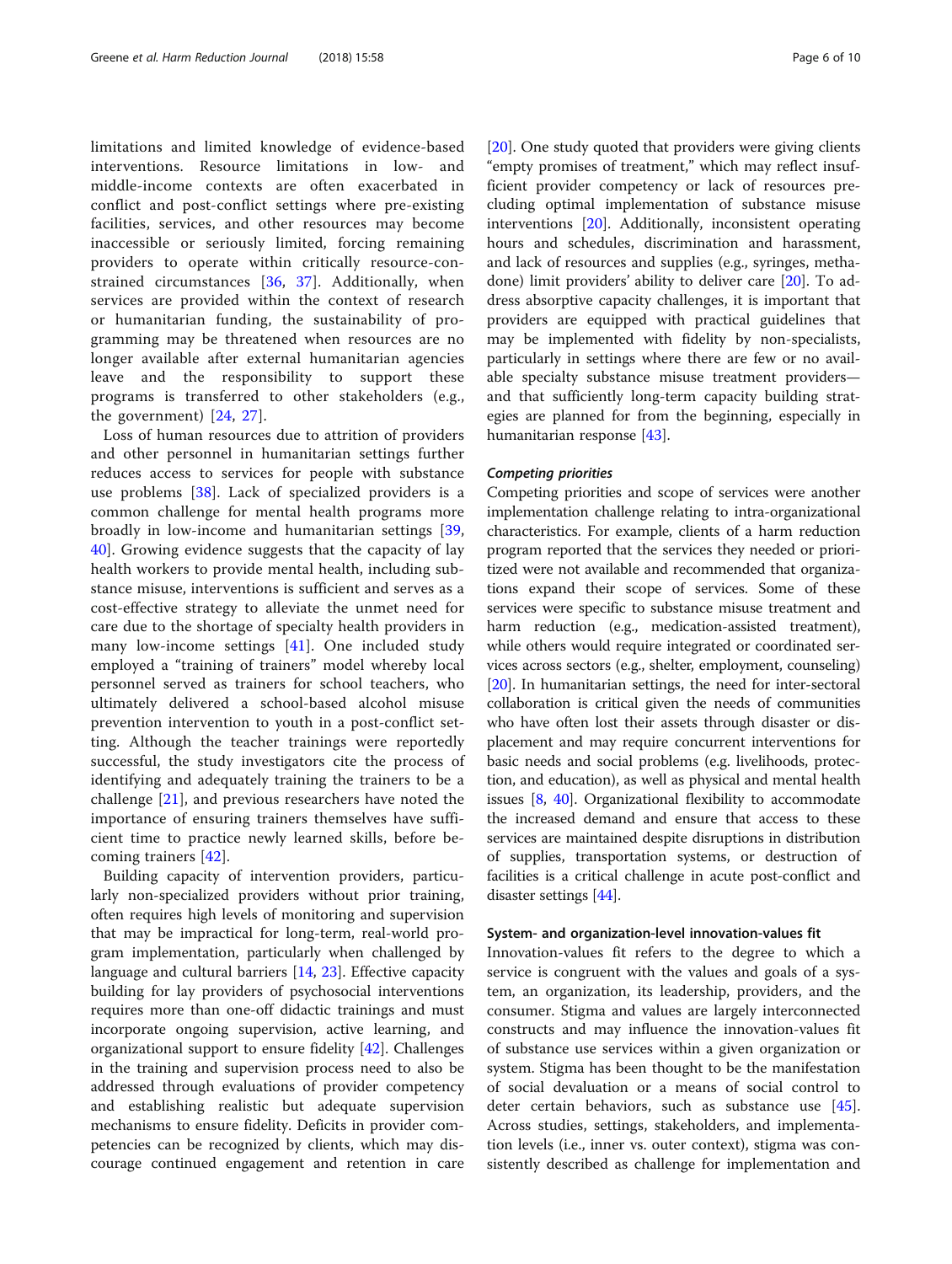typically reduced access to services. Stigma, particularly self-stigma, was referenced in numerous studies and cited as a source of resistance to seek care, which limits service utilization and compromises implementation of substance misuse interventions. Self-stigma (i.e., self-devaluation and fear resulting from identification with a stigmatized group), perceived stigma from providers and the community, and mistrust are common reasons that individuals resist seeking treatment for substance use problems [[46](#page-8-0), [47\]](#page-8-0). Several studies have reported on the impact of policies prohibiting substance use, particularly those with legal and livelihood consequences, which reinforced structural stigma and resulted in disincentives to disclose substance use to providers and other professionals in conflict-affected and displaced populations [\[1](#page-7-0), [15](#page-8-0), [46,](#page-8-0) [48](#page-9-0)]. Structural stigma, which was also considered a contributor to inter-organizational implementation challenges, may reinforce self-stigma and provider stigma. Stigma raises critical ethical concerns, which should impact the delivery of substance use services. For example, when implementing substance use assessment and interventions, particularly in situations where substance use is criminalized or have implications for the receipt of other services, the provider's knowledge is not highly protected or there is a lack of privacy; additional protections should be introduced to ensure the safety of clients and improve utilization of substance use interventions.

#### **Discussion**

Availability and access to services for substance use disorders are limited for conflict-affected populations. This review identified multiple implementation challenges for such services existing within service delivery organizations as well as related to the external context, which includes the sociopolitical climate, inter-organizational environment, and limited advocacy for increasing service availability. Studies from high-income countries examining the delivery of substance use interventions have similarly identified resource limitations [[49](#page-9-0)], provider knowledge and capacity [[50](#page-9-0)], and inter-organizational coordination [[30](#page-8-0), [51\]](#page-9-0) as barriers to implementation. The post-conflict context, however, presents unique challenges due to instability, disruptions to pre-existing systems, displacement and accelerated attrition of human resources, and rapid turnover in government and institutional leadership, among other factors. Furthermore, post-conflict settings are heterogeneous. In our review, the majority of studies enrolled refugees who were currently residing in refugee camps, lived among host communities, or had returned to their country of origin. The services afforded to these variable groups may differ based on their context and location, which introduces added variability into the outer context that may impact implementation.

Few studies provided recommendations for strategies to overcome the implementation challenges they experienced. Previous research on stigma reduction, capacity building, and inter-organizational coordination may provide insight into promising strategies for testing in future implementation studies evaluating substance use services in conflict-affected populations. Stigma is a critical barrier that exists across the inner and outer contexts. Skills-based interventions for individuals with substance use disorder appear to be promising strategies for reducing self-stigma for populations in high-income countries [[35\]](#page-8-0), but we could not find information on the effectiveness of skills-based stigma reduction interventions for populations using substances in low- and middle-income countries or conflict-affected populations. Task shifting and incorporating peers into intervention delivery may also serve to reduce institutional and provider-related stigma, as has been suggested by research in high-income settings [\[52](#page-9-0)]. Further efforts to develop and evaluate contextually appropriate stigma reduction interventions are needed to reduce barriers to accessing or seeking care for substance use disorder in conflict-affected populations. As was done in one study included in this review [\[27](#page-8-0)], investing in advocacy efforts with a variety of stakeholders (e.g., community members, law enforcement personnel, policymakers) during the planning phase of implementation may assist in reducing structural stigma, improving inter-organizational coordination, and preventing undue barriers to accessing services. Integration of substance misuse treatment services into existing health systems, such as primary care or mental health and psychosocial support, may also reduce structural stigma and barriers at multiple levels and increase the scope of services available to clients. Furthermore, this strategy aligns with existing recommendations for substance misuse and mental health care in low-resource and humanitarian settings [\[44](#page-8-0), [53\]](#page-9-0). An advantage of training providers operating within existing systems is that in situations where concerns about the consequences of substance misuse may be heightened (e.g., refugee settings), providing substance misuse services within pre-existing systems and a neutral context may also be more ethically appropriate and improve client safety. Training providers in the provision of substance misuse treatment and prevention interventions must be coupled with efforts to reduce stigma. A systematic review of substance misuse stigma reduction interventions found that educational and critical reflection-based interventions for representatives of public institutions, including health providers, were effective in reducing structural stigma; however, the effects of education-based interventions on stigma in the general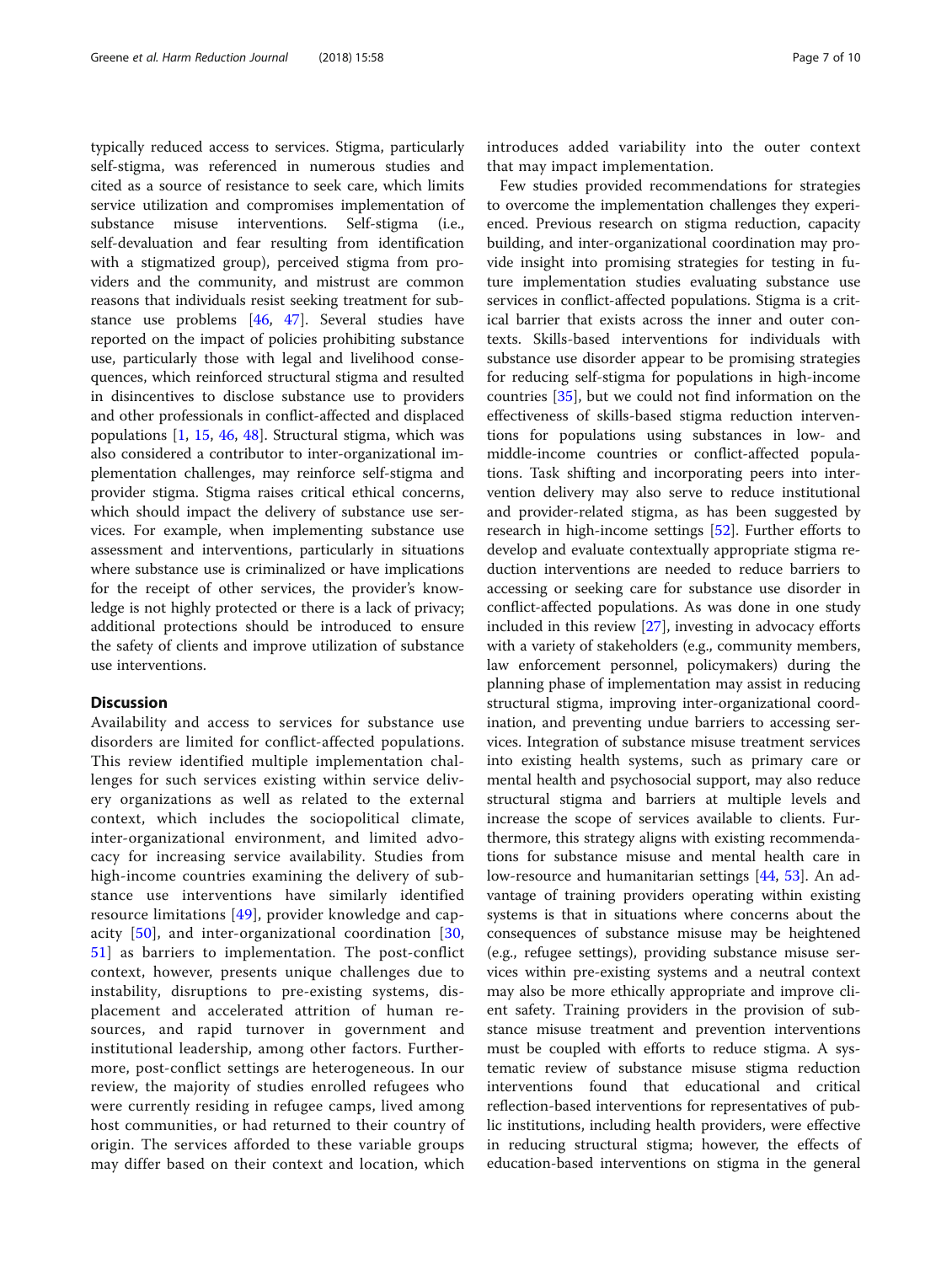<span id="page-7-0"></span>population were mixed [[35\]](#page-8-0). Research on the topic has been conducted in high-income countries but as far as we know not in low- and middle-income countries. It is important that this will be done in the future since cultural and contextual factors contributing to stigma—as well as the feasibility and fit of interventions to reduce stigma—may vary significantly.

Recommended interventions provided by lay or specialized providers must be feasible, relevant, and acceptable in the local context. Identifying and restoring services that were available prior to the conflict or displacement may be an appropriate first step in providing services that are acceptable to the local population [\[8\]](#page-8-0). In situations where no services have been available historically, dedicating time to understanding the local context and working in partnership with local stakeholders to identify acceptable and relevant intervention strategies and organizational partnerships is critical. To maximize feasibility, it is also imperative that cost-effective interventions are prioritized given likely resource limitations.

When interpreting the results of this review, there are important limitations of that must be considered. First, very few studies were identified in this broad, scoping review. This reflects the lack of research on substance use interventions in conflict-affected populations. This lack of literature limited our ability to make strong conclusions based on the included studies that varied by setting, population, refugee status, intervention modality, evaluation method, etc. Given this heterogeneity, the findings of this review should not replace efforts by practitioners and researchers to thoroughly explore cultural and contextual factors specific to a population and setting that may uniquely impact implementation [\[54](#page-9-0)]. An additional limitation relates to the lack of current knowledge on the effectiveness of the interventions included in this review in conflict-affected populations. Most of the included studies did not include rigorous evaluations or detailed descriptions of the interventions. Future operational research should consider hybrid effectiveness-implementation designs that allows for both process and impact outcomes to be explored [\[55](#page-9-0)]. It is possible that interventions were not included because we limited our studies to those published in English, and due to systematic exclusion of studies (i.e., publication bias), we may not have access to all relevant reports or articles. Despite these limitations, this study documents the first effort to synthesize literature on the implementation of substance use interventions in conflict-affected populations.

# Conclusions and implications

Although recent studies have found that it is feasible to introduce substance misuse treatment and prevention services in conflict- and post-conflict settings, research on overcoming implementation barriers is still in its infancy. Further operational research is needed to evaluate effective models for service delivery and how to integrate these services into existing systems and to assess the impact of service delivery on substance use and related outcomes. Opportunities for addressing implementation challenges include identifying effective stigma reduction interventions, increasing provider capacity to provide substance misuse services to conflict-affected populations, integrating substance misuse services into existing systems, and generating high-quality data that can be used to advocate for greater prioritization of substance misuse services in policymaking and resource allocation.

#### Abbreviations

ASSIST: Alcohol, Smoking and Substance Involvement Screening Test; AUDIT: Alcohol Use Disorders Identification Test; CETA: Common Elements Treatment Approach; EPIS: Exploration, Preparation, Implementation and Sustainment; LINC: Linking Human Systems Community Resilience Model; RCT: Randomized controlled trial; UNODC: United Nations Office on Drugs and Crime

#### Acknowledgements

Not applicable

#### Funding

MCG is supported by the National Institute on Drug Abuse (T32DA007292). This review was supported in part by the United Nations High Commissioner for Refugees (JCK and MCG, consultants).

### Availability of data and materials

Not applicable

#### Authors' contributions

MCG and JCK conducted the review and wrote the initial draft of the paper. All authors contributed to the critical review, editing, and the final version submitted for publication. All authors read and approved the final manuscript.

#### Ethics approval and consent to participate

Not applicable

#### Consent for publication

Not applicable

#### Competing interests

The authors declare that they have no competing interests.

#### Publisher's Note

Springer Nature remains neutral with regard to jurisdictional claims in published maps and institutional affiliations.

#### Author details

<sup>1</sup>Department of Mental Health, Johns Hopkins Bloomberg School of Public Health, 624 North Broadway, Rm. 888, Baltimore, MD 21205, USA. <sup>2</sup>Department of Epidemiology of Microbial Diseases, Yale School of Public Health, New Haven, CT, USA. <sup>3</sup>Public Health Section, United Nations High Commissioner for Refugees, Geneva, Switzerland. <sup>4</sup>Peter C. Alderman Foundation, Kampala, Uganda.

#### Received: 7 November 2018 Accepted: 12 November 2018 Published online: 28 November 2018

#### References

1. Ezard N. Substance use among populations displaced by conflict: a literature review. Disasters. 2012;36(3):533–57.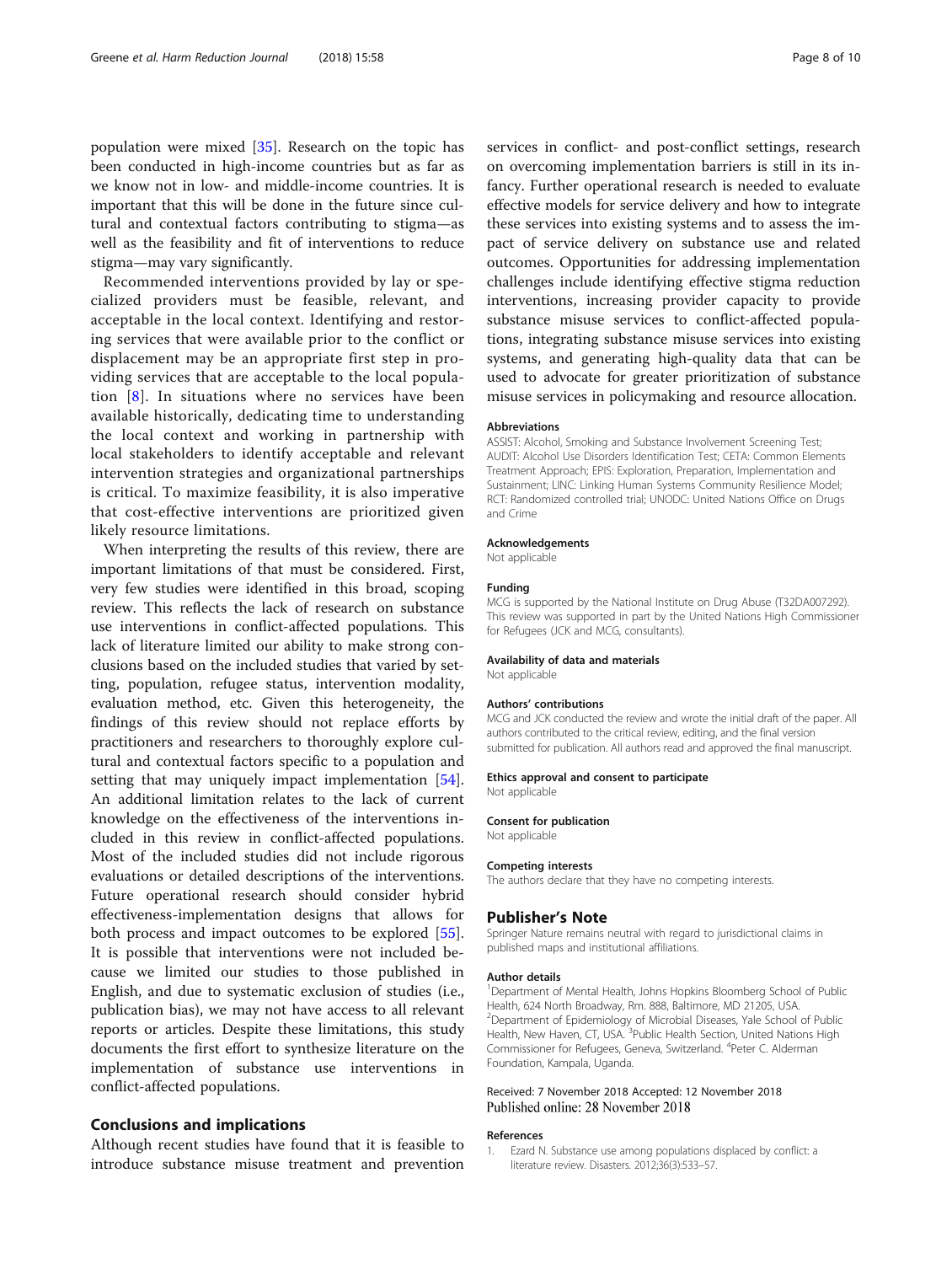- <span id="page-8-0"></span>2. Horyniak D, Melo JS, Farrell RM, Ojeda VD, Strathdee SA. Epidemiology of substance use among forced migrants: a global systematic review. PLoS One. 2016;11(7):e0159134.
- 3. Lo J, Patel P, Shultz JM, Ezard N, Roberts B. A systematic review on harmful alcohol use among civilian populations affected by armed conflict in lowand middle-income countries. Subst Use Misuse. 2017;52(11):1494–510.
- Lai L. Treating substance abuse as a consequence of conflict and displacement: a call for a more inclusive global mental health. Med Confl Surviv. 2014;30(3):182–9.
- 5. Weaver H, Roberts B. Drinking and displacement: a systematic review of the influence of forced displacement on harmful alcohol use. Subst Use Misuse. 2010;45(13):2340–55.
- 6. Jack H, Masterson AR, Khoshnood K. Violent conflict and opiate use in low and middle-income countries: a systematic review. Int J Drug Policy. 2014; 25(2):196–203.
- 7. Hanna FB. Alcohol and substance use in humanitarian and post-conflict situations. East Mediterr Health J. 2017;23(3):231–5.
- 8. Inter-Agency Standing Committee. IASC guidelines on mental health and psychosocial support in emergency settings. Geneva; 2007.
- 9. The Sphere Project. Humanitarian charter and minimum standards in humanitarian response. Geneva: Author; 2011.
- 10. Tol WA, Barbui C, Galappatti A, Silove D, Betancourt TS, Souza R, et al. Mental health and psychosocial support in humanitarian settings: linking practice and research. Lancet. 2011;378(9802):1581–91.
- 11. Kane JC, Ventevogel P, Spiegel P, Bass JK, van Ommeren M, Tol WA. Mental, neurological, and substance use problems among refugees in primary health care: analysis of the Health Information System in 90 refugee camps. BMC Med. 2014;12:228.
- 12. Roberts B, Ezard N. Why are we not doing more for alcohol use disorder among conflict-affected populations? Addiction. 2015;110:889–90.
- 13. United Nations. United Nations Peacekeeping Operations. In: Nations U, editor.: United Nations,; 2018.
- 14. Bolton P, Lee C, Haroz E, Murray L, Dorsey S, Robinson C, et al. A transdiagnostic community-based mental health treatment for comorbid disorders: development and outcomes of a randomized controlled trial among Burmese refugees in Thailand. Plos Med. 2014;11(11):e1001757 Available from: [https://journals.plos.org/plosmedicine/article?id=10.1371/](https://journals.plos.org/plosmedicine/article?id=10.1371/journal.pmed.1001757) [journal.pmed.1001757](https://journals.plos.org/plosmedicine/article?id=10.1371/journal.pmed.1001757).
- 15. Ezard N, Debakre A, Catillon R. Screening and brief intervention for high-risk alcohol use in Mae La refugee camp, Thailand: a pilot project on the feasibility of training and implementation. Intervention. 2010;8(3):223.
- 16. Widmann M, Apondi B, Musau A, Warsame AH, Isse M, Mutiso V, et al. Comorbid psychopathology and everyday functioning in a brief intervention study to reduce khat use among Somalis living in Kenya: description of baseline multimorbidity, its effects of intervention and its moderation effects on substance use. Soc Psychiatry Psychiatr Epidemiol. 2017;52(11):1425–34.
- 17. DARE Network Staff. Project evaluation report. Mae Sariang: DARE Network; 2014. p. 2014.
- 18. UNODC. Drug abuse treatment and rehabilitation: a practical planning and implementation guide. 2003.
- 19. UNODC. Substance abuse treatment and care for women: case studies and lessons learned. 2004.
- 20. Todd CS, Stibich MA, Stanekzai MR, Rasuli MZ, Bayan S, Wardak SR, et al. A qualitative assessment of injection drug use and harm reduction programmes in Kabul, Afghanistan: 2006-2007. Int J Drug Policy. 2009;20:111–20.
- 21. Abatemarco DJ, West B, Zec V, Russo A, Sosiak P, Mardesic V. Project Northland in Croatia: a community-based adolescent alcohol prevention intervention. J Drug Educ. 2004;34(2):167–78.
- 22. Agani F, Landau J, Agani N. Community-building before, during, and after times of trauma: the application of the LINC model of community resilience in Kosovo. Am J Orthopsychiat. 2010;80(1):143–9.
- 23. West B, Abatemarco D, Ohman-Strickland PA, Zec V, Russo A, Milic R. Project Northland in Croatia: results and lessons learned. J Drug Educ. 2008;38(1):55–70.
- 24. Armstrong G, Kermode M, Sharma C, Langkham B, Crofts N. Opioid substitution therapy in Manipur and Nagaland, north-East India: operational research in action. Harm Reduct J. 2010;7:29.
- 25. Mrazek P, Haggerty R. Reducing risks for mental disorders: frontiers for preventive intervention research. Appendix A (487–553). Washington, D.C.: National Academy Press; 1994.
- 26. Todd CS, Nasir A, Stanekzai MR, Fiekert K, Sipsma HL, Vlahov D, et al. Hepatitis C and HIV incidence and harm reduction program use in a conflict setting: an observational cohort of injecting drug users in Kabul. Afghanistan Harm Reduct J. 2015;12:22.
- 27. Kumar MS, Natale RD, Langkham B, Sharma C, Kabi R, Mortimore G. Opioid substitution treatment with sublingual buprenorphine in Manipur and Nagaland in Northeast India: what has been established needs to be continued and expanded. Harm Reduct J. 2009;6:4.
- 28. Powell BJ, Beidas RS. Advancing implementation research and practice in behavioral health systems. Admin Pol Ment Health. 2016;43(6):825–33.
- 29. Aarons GA, Hurlburt M, Horwitz SM. Advancing a conceptual model of evidence-based practice implementation in public service sectors. Admin Pol Ment Health. 2011;38(1):4–23.
- 30. Becan JE, Bartkowski JP, Knight DK, Wiley TRA, DiClemente R, Ducharme L, et al. A model for rigorously applying the Exploration, Preparation, Implementation, Sustainment (EPIS) framework in the design and measurement of a large scale collaborative multi-site study. Health Justice. 2018;6(1):9.
- 31. Flippovych S. Impact of armed conflicts and warfare on opioid substitution treatment in Ukraine: responding to emergency needs. Int J Drug Policy. 2015;26:3–5.
- 32. Kazatchkine M. Russia's ban on methadone for drug users in Crimea will worsen the HIV/AIDS epidemic and risk public health. BMJ. 2014;348:g3118.
- 33. Wallace K, Roberts B. An exploration of the alcohol policy environment in post-conflict countries. Alcohol Alcohol. 2014;49(3):356–62.
- 34. Bakke O, Endal D. Vested interests in addiction research and policy alcohol policies out of context: drinks industry supplanting government role in alcohol policies in sub-Saharan Africa. Addiction. 2010;105(1):22–8.
- 35. Livingston JD, Milne T, Fang ML, Amari E. The effectiveness of interventions for reducing stigma related to substance use disorders: a systematic review. Addiction. 2012;107(1):39–50.
- 36. Mehic-Basara N, Ceric I. Treatment of addicts in Bosnia and Herzegovina constraints and opportunities. Psychiatr Danub. 2012;24(Suppl 3):392–7.
- 37. Ventevogel P, van Ommeren M, Schilperoord M, Saxena S. Improving mental health care in humanitarian emergencies. Bull World Health Org. 2015;93(10):666–A.
- 38. Murray LK, Tol W, Jordans M, Zangana GS, Amin AM, Bolton P, et al. Dissemination and implementation of evidence based, mental health interventions in post conflict, low resource settings. Intervention. 2014;12(Suppl 1):94–112.
- 39. Javadi D, Feldhaus I, Mancuso A, Ghaffar A. Applying systems thinking to task shifting for mental health using lay providers: a review of the evidence. Glob Ment Health. 2017;4:e14.
- 40. Weissbecker I, Hanna F, El Shazly M, Gao J, Ventevogel P. Integrative mental health and psychosocial support interventions for refugees in humanitarian crisis settings. In: Wenzel T, Drozdek B, editors. Uncertain safety: understanding and assisting the 21st century refugees. Cham: Springer; 2019. p. 117–53.
- 41. van Ginneken N, Tharyan P, Lewin S, Rao GN, Meera SM, Pian J, et al. Nonspecialist health worker interventions for the care of mental, neurological and substance-abuse disorders in low- and middle-income countries. Cochrane Database Syst Rev. 2013;11:Cd009149.
- 42. Murray LK, Dorsey S, Bolton P, Jordans MJ, Rahman A, Bass J, et al. Building capacity in mental health interventions in low resource countries: an apprenticeship model for training local providers. Int J Ment Heal Syst. 2011;5(1):30.
- 43. Kane JC, Greene MC, Augustinavicius J, Murray LK, Kizza D, Odokonyero R, et al. Key challenges in the dissemination and implementation of guidelines for mental health and psychosocial interventions in low- and middle-income countries. In: Caspi Y, Morina N, editors. International perspectives on traumatic stress: theory, access, and mental health services. Hoboken: Wiley; 2016.
- 44. Streel E, Schilperoord M. Perspectives on alcohol and substance abuse in refugee settings: lessons from the field. Intervention. 2010;8(3):268–75.
- 45. Room R. Stigma, social inequality and alcohol and drug use. Drug Alcohol Rev. 2005;24(2):143–55.
- 46. Ezard N, Oppenheimer E, Burton A, Schilperoord M, Macdonald D, Adelekan M, et al. Six rapid assessments of alcohol and other substance use in populations displaced by conflict. Confl Health. 2011;5(1):1.
- 47. Luoma JB, Nobles RH, Drake CE, Hayes SC, O'Hair A, Fletcher L, et al. Selfstigma in substance abuse: development of a new measure. J Psychopathol Behav Assess. 2013;35(2):223–34.